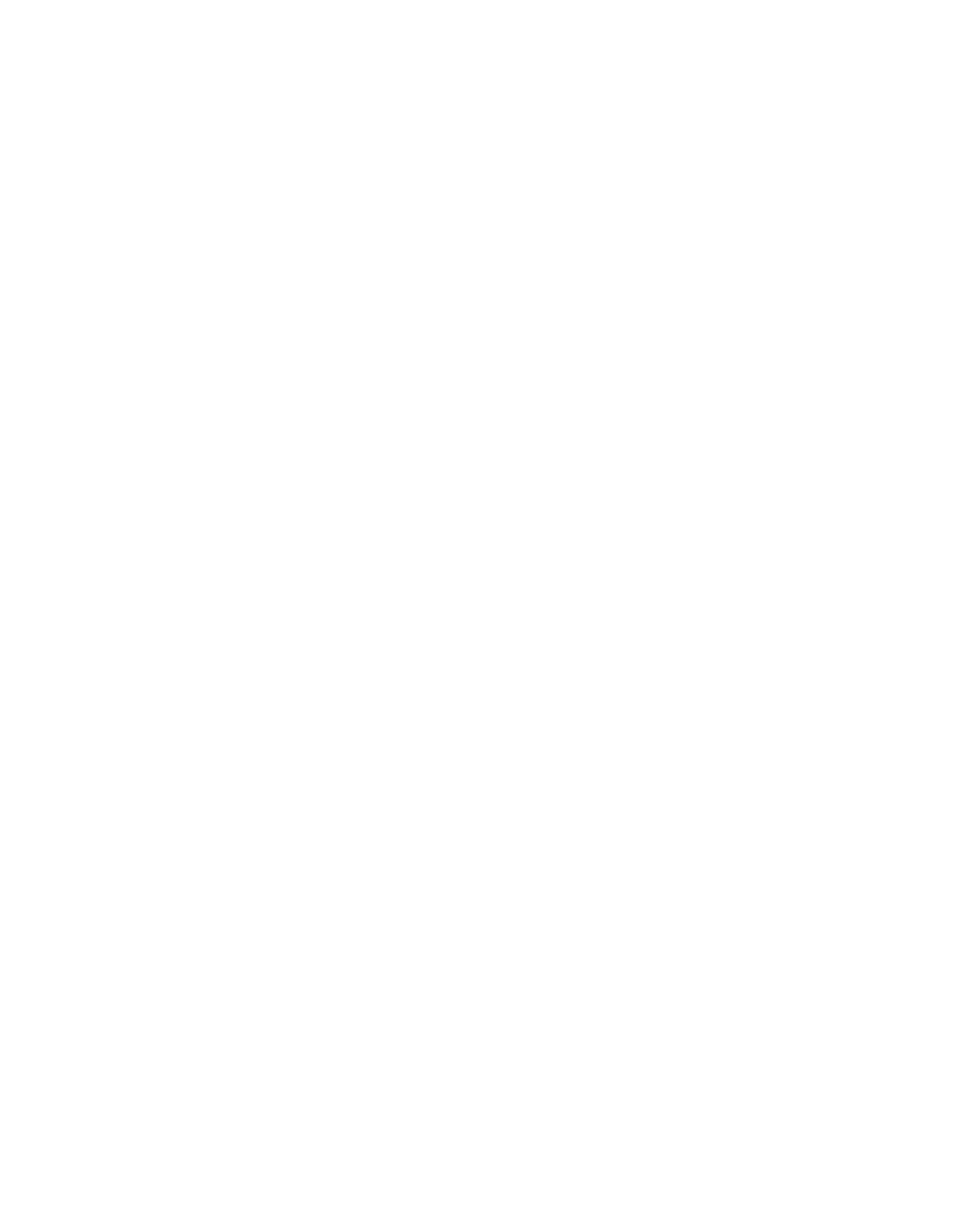# **PROGRAMME OMAN'S ROLE IN THE SERVICE OF THE HOLY QURAN AND ITS SCIENCES CONFERENCE**

#### **Day One: Wednesday, 2 October 2019 Venue: Senate Hall, Level 5**

| <b>MAIN SESSION (INTERNATIONAL EFFORTS IN SERVING THE HOLY QURAN)</b> |                                                                   |  |
|-----------------------------------------------------------------------|-------------------------------------------------------------------|--|
| $11:15$ am - $11:30$                                                  | 1. Medad Al Bayan Project - Jordan                                |  |
| am                                                                    |                                                                   |  |
| $11:30$ am - 11:45                                                    | 2. ITQAN International Institute for Quranic Education            |  |
| am                                                                    | <b>Development</b>                                                |  |
|                                                                       | Project (Malaysia - Oman Initiative)                              |  |
| $11:45$ am $-12:00$                                                   | 3. Efforts of Tafsir Centre for Quranic Studies - Saudi Arabia    |  |
| pm.                                                                   |                                                                   |  |
| $12:00 \text{ pm} - 12:15$                                            | International Istiqama Muslim Community Project - Zanzibar<br>4.  |  |
| pm                                                                    |                                                                   |  |
| $12:15$ pm $-12:30$                                                   | 5. The role of the Holy Quran Institute in Malaysia in activating |  |
| pm                                                                    | the Quran                                                         |  |
|                                                                       | <b>Programs activities (Abahata)</b>                              |  |
| 12.30 pm                                                              | Lunch and prayer break                                            |  |

| <b>INTRODUCTORY SESSION (OVERVIEW OF OMAN'S ROLE IN SERVING THE HOLY</b> |                                                                 |  |
|--------------------------------------------------------------------------|-----------------------------------------------------------------|--|
|                                                                          | <b>QURAN</b> )                                                  |  |
| $14:00 \text{ pm} - 14:15$                                               | 1. Revelation order of the Quran according to Imam Jabir bin    |  |
| pm                                                                       | Zayd:                                                           |  |
|                                                                          | Sheikh Ahmed Bin Saud Al Siyabi                                 |  |
| $14:15$ pm - $14:30$                                                     | 2. The reality and expectations of Oman's efforts in Quran      |  |
| pm                                                                       | interpretation                                                  |  |
|                                                                          | and Quran sciences:                                             |  |
|                                                                          | Prof. Munjed Mustafa Bahgat                                     |  |
| 14:30 pm $- 14:45$                                                       | 3. Oman's contemporary efforts in the service of the Holy Quran |  |
| pm                                                                       | and its sciences (Quran teaching websites as a model),          |  |
|                                                                          | evaluation survey:                                              |  |
|                                                                          | Dr. Roshdi Taher, Mr. Mohamed Mansour Madraa                    |  |
| $14:45$ pm - $15:00$                                                     | 4. The role of the Omani Association for the Care of the Holy   |  |
| pm                                                                       | Quran in the service of the Holy Quran:                         |  |
|                                                                          | Dr. Ahmed bin Saeed bin Khalifa Al Busaidi                      |  |
| $15:00 \text{ pm} - 15:30$                                               | Feedback and interventions                                      |  |
| pm                                                                       |                                                                 |  |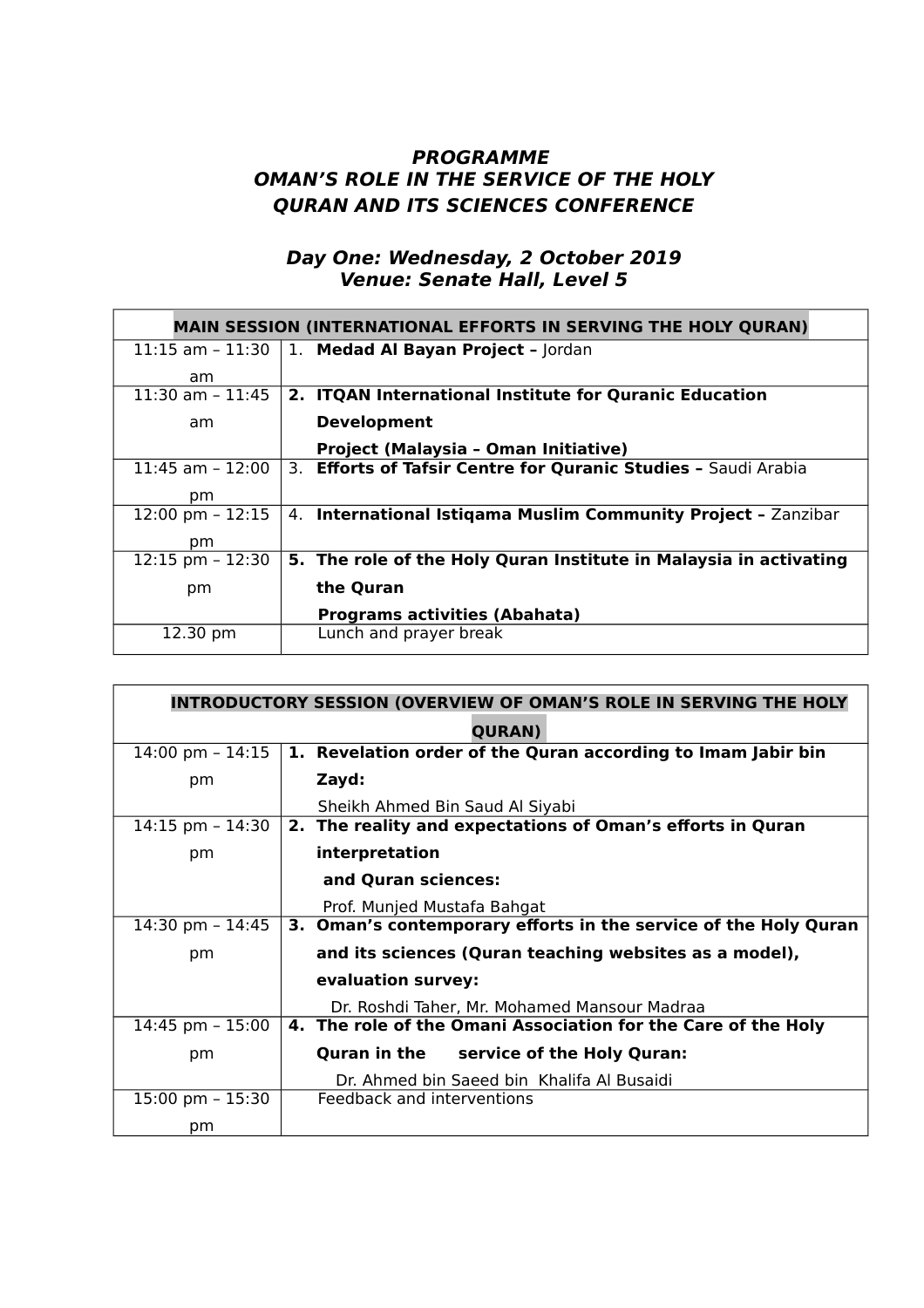## **Day Two: Thursday, 3 October 2019 Venue: Senate Hall, Level 5**

| FIRST : OMAN' CONTRIBUTION TO THE SCIENCES OF THE HOLY QURAN |  |                                                                                        |  |
|--------------------------------------------------------------|--|----------------------------------------------------------------------------------------|--|
| <b>FIRST SESSION</b>                                         |  |                                                                                        |  |
|                                                              |  | 09:00 am - 09:10 am 1. Omanis contribution to authorship in Quran sciences :           |  |
|                                                              |  | Mr. Fahad Ali AlSaadi                                                                  |  |
|                                                              |  | 09:10 am - 09:20 am 2. Efforts of Omani scholars in serving Quran sciences :           |  |
|                                                              |  | Dr. Ali bin Saeed bin Amer Shibli                                                      |  |
|                                                              |  | 09:20 am - 09:30 am 3. Efforts of Ibn Duraid in the sciences of Quran Interpretation : |  |
|                                                              |  | Mr. Seabucker Ismail                                                                   |  |
|                                                              |  | 09:30 am - 09:40 am 4. Efforts of Sheikh Saeed bin Ahmed bin Saeed AL-Kindi in the     |  |
|                                                              |  | service of the Holy Quran and its Sciences :                                           |  |
|                                                              |  | Mr. Walid Mohammed Abdelrahman Mohammed                                                |  |
| 09:40 am - 09:50 am                                          |  | Feedback and interventions                                                             |  |
|                                                              |  |                                                                                        |  |

| <b>SECOND SESSION</b> |                                                                                              |  |
|-----------------------|----------------------------------------------------------------------------------------------|--|
|                       | 09.50 am - 10.00 am $\vert$ 1. Efforts of Omani Scholars in the sciences of the Holy Quran - |  |
|                       | <b>Ouran</b>                                                                                 |  |
|                       | recitations and the seven readings :                                                         |  |
|                       | Ms. Maria bint Abdullah Aldahmaniyah, Dr. Sulaiman bin Ali Shuaili,                          |  |
|                       | IDr. Mustafa                                                                                 |  |
|                       | Khalif Mohammed Abu Zeid                                                                     |  |
|                       | $10.00$ am - $10.10$ am 2. Efforts of Omani Scientists in the Development of Tajweed         |  |
|                       | science (recitation                                                                          |  |
|                       | rules from the Fourth Century AH to the present (1400 AH) :                                  |  |
|                       | Ms. Sobia bint Abdul Rashid Al Balushi                                                       |  |
|                       | $10.10$ am - 10.20 am 3. Manifestations of the care of Omanis in the Quran and its           |  |
|                       | sciences in the book                                                                         |  |
|                       | (A.B. Oman's manuscripts) by Sultan bin Mubarak Al-                                          |  |
|                       | $\sf Shaibani$ :                                                                             |  |
|                       | Ms. Aisha Yattou, Ms. Fatiha Yattou                                                          |  |
|                       | 10.20 am - 10.30 am $ 4$ . The contribution of Ibadi school in achieving the Arab            |  |
|                       | covenants in discourse,                                                                      |  |
|                       | Creed as a model:                                                                            |  |
|                       | Prof. Dr. Assem Shehadeh Ali, Ms. Suad bint Saeed bin Ali Aldghisheh                         |  |
| 10.30 am - 10.40 am   | Feedback and interventions                                                                   |  |
|                       |                                                                                              |  |

| <b>THIRD SESSION</b>       |  |                                                                                                                                                                            |
|----------------------------|--|----------------------------------------------------------------------------------------------------------------------------------------------------------------------------|
| $10:40$ am - $10:50$<br>am |  | 1. Methodology of the interpretation of provision verses<br>according to Ibadi, the book of knowledge by Abu Hawari<br>Alomani as a model:<br>Mr. Haj Ahmed bin Hamo Krome |
| $10:50$ am - $11:00$       |  | 2. Efforts of Ibn Baraka Alomani in Quran sciences:                                                                                                                        |
| am                         |  | Dr. Saeed bin Rashid Al Sawafi                                                                                                                                             |
| $11:00$ am - $11:10$       |  | 3. Efforts of the Omanis in interpreting provision verses:                                                                                                                 |
| am                         |  | Mr. Ahmed bin Saeed bin Mohammed Al Ameri                                                                                                                                  |
| $11:10$ am - $11:20$       |  | 4. Omanis' Islamic jurisprudence interpretation in Omani                                                                                                                   |
| am                         |  | jurisprudence codes: Mr. Sultan bin Mansour bin Mohammed Habsi                                                                                                             |
| $11:20$ am - $11:30$       |  | Feedback and interventions                                                                                                                                                 |
| am                         |  |                                                                                                                                                                            |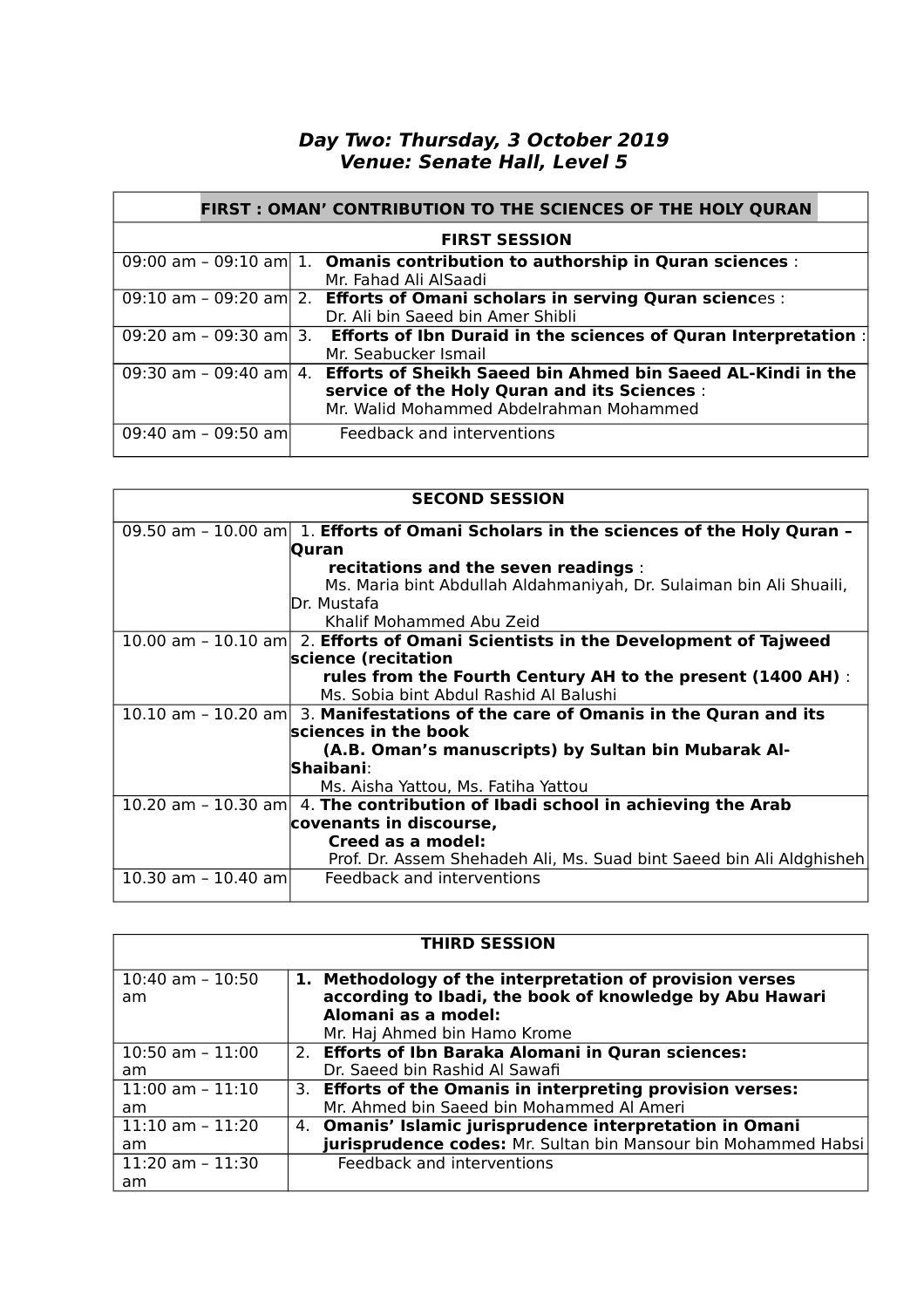| $11:30$ am - $11:50$  | <b>Short break</b>                                                 |  |
|-----------------------|--------------------------------------------------------------------|--|
| am                    |                                                                    |  |
| <b>FOURTH SESSION</b> |                                                                    |  |
| $11:50$ am - $12:00$  | The linguistic, literary and rhetorical trend in Quran<br>1.       |  |
| pm                    | interpretation and studies of Omanis:                              |  |
|                       | Prof. Yahya Sheikh Saleh                                           |  |
| 12.00 pm $- 12.10$    | Providence of public and private fields in Omani ideological<br>2. |  |
| pm                    | literature and                                                     |  |
|                       | its effect on guiding Quran interpretation:                        |  |
|                       | Mr. Rashid bin Humaid bin Mohammed Al Jahouri                      |  |
| 12.10 pm $- 12.20$    | 3. Providence of transcription in Omani jurisprudence literature   |  |
| pm                    | and its interpretative applications:                               |  |
|                       | Mr. Musabah bin Khamis bin Mohammed Alkayomi                       |  |
| 12.20 pm - 12.30      | 4. Interpretation of belief verses through the writings of         |  |
| pm                    | Noureddine Salmi - Theology and the Last Day, as a model:          |  |
|                       | Dr. Abdullah bin Sulaiman bin Abdullah Al Riyami                   |  |
| 12.30 pm - 12.40      | Feedback and interventions                                         |  |
| pm                    |                                                                    |  |

| <b>FIFTH SESSION</b>       |                                                             |  |  |
|----------------------------|-------------------------------------------------------------|--|--|
| 12:40 pm $- 12:50$         | 1. The role of Abu Muhammad Al Omani in the service of the  |  |  |
| pm                         | <b>Holy Quran:</b>                                          |  |  |
|                            | Mr. Sulaiman bin Hamad bin Humaid Altouki                   |  |  |
| 12:50 pm $- 13:00$         | 2. Choices of the Imam Al Omani of stopping and starting    |  |  |
| pm                         | through his book                                            |  |  |
|                            | (The Guide):                                                |  |  |
|                            | Dr. Abdu Hassan Mohammed Al Faqih                           |  |  |
| $13:00 \text{ pm } -13:10$ | 3. Contributions of Imam Abu Muhammad Al Hasan bin Ali bin  |  |  |
| pm                         | Said Al Omani in the science of readings and the science of |  |  |
|                            | stopping and starting:                                      |  |  |
|                            | Mr. Jaber Awlad Hajj Massoud                                |  |  |
| $13:10$ pm - $13:20$       | Feedback and interventions                                  |  |  |
| pm                         |                                                             |  |  |
| $13:20$ pm $-14:00$        | Lunch and prayer break                                      |  |  |
| pm                         |                                                             |  |  |

| <b>SECOND: OMAN' MANUSCRIPTS OF THE QURAN</b> |                                                                                                                                                         |  |  |
|-----------------------------------------------|---------------------------------------------------------------------------------------------------------------------------------------------------------|--|--|
| <b>SIXTH SESSION</b>                          |                                                                                                                                                         |  |  |
| 14:10 pm $-$ 14:20                            | 1. Oman's manuscripts of the Quran, writing traditions and                                                                                              |  |  |
| pm                                            | aesthetics of art (Quran manuscripts of House of manuscripts<br>of the Ministry of Heritage and Culture as a model):<br>Mr. Mohammed bin Fail Al Tarshi |  |  |
| 14:20 pm $-$ 14:30                            | 2. Decorations of Oman's manuscripts of the Quran of and the                                                                                            |  |  |
| pm                                            | significance of colors and shapes:                                                                                                                      |  |  |
|                                               | Dr. Lubna Khasha                                                                                                                                        |  |  |
| 14:30 pm $- 14:40$                            | 3. The impact of Omani scientists in the adjustment of the Quran                                                                                        |  |  |
| pm                                            | (Khalil Ibn Ahmed Al-Farahidi as model 170 AH or 175 AH):                                                                                               |  |  |
|                                               | Dr. Loay Mohammed Qubaisi Ali Sharif                                                                                                                    |  |  |
| 14:40 pm - $14:50$                            | <b>Quran manuscript of the Muslims (inductive and descriptive</b><br>4.                                                                                 |  |  |
| pm                                            | study:                                                                                                                                                  |  |  |
|                                               | Dr. Abdullah bin Salem bin Hamad Al-Hinai                                                                                                               |  |  |
| 14:50 pm - $15:00$                            | Feedback and interventions                                                                                                                              |  |  |
| pm                                            |                                                                                                                                                         |  |  |